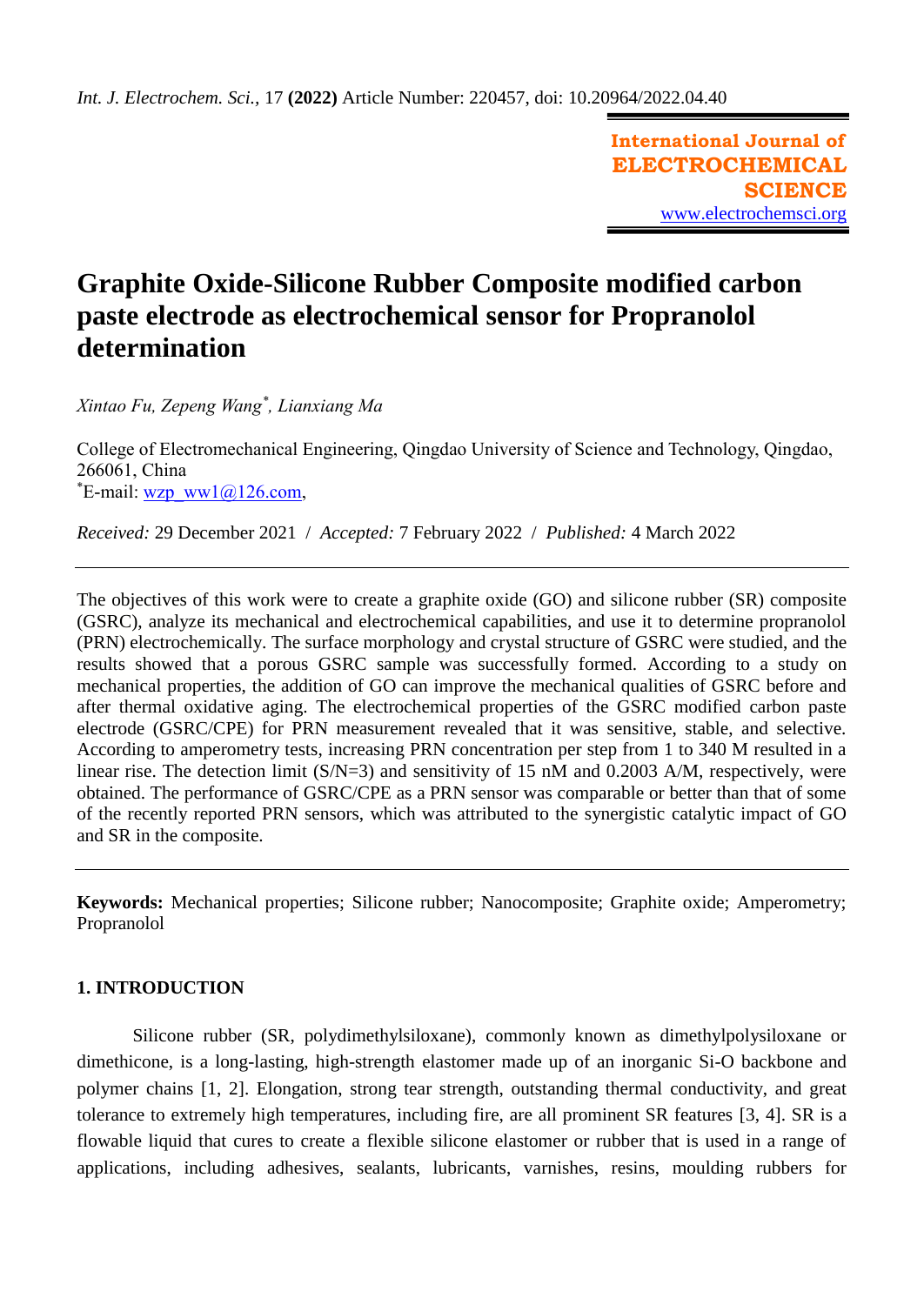replication, encapsulants, and potting compounds for electronics and coatings [\[5,](#page-8-4) [6\]](#page-8-5). It can be utilized to bind together major building elements such as concrete, plastics, glass, metal, and granite due to its adhesive characteristics [\[7\]](#page-8-6). This improves a structure's strength and durability by protecting it from heat, pollution, moisture, and other damaging elements [\[8\]](#page-8-7).

Accordingly, the chemical and mechanical properties of SR are important factors in optimizing the its performance efficiency, and many studies have been conducted on the reinforcement of SR by doping, hybrid nanocomposites and micro/nano fillers [\[9-11\]](#page-8-8). Reports evidenced that the addition of metal oxide, carbon black, graphene and carbon nanotubes could enhance the thermal, electrical, mechanical and electrochemical properties of SR [\[12-18\]](#page-8-9). Therefore, this work was focused on the synthesis of graphite oxide-silicone rubber composite, study of its mechanical and electrochemical properties, and application to the electrochemical determination of propranolol (PRN) [\[19-21\]](#page-8-10).

PRN (1-[(1-methylethyl)amino]-3-(1-naphthalenyloxy)) is a synthetic beta-adrenergic receptorblocking drug used to treat excessive blood pressure, tremors, angina, heart rhythm problems, and other heart or circulation issues. It's also used to treat or prevent heart attacks, as well as to lessen the severity and frequency of migraines [\[22,](#page-8-11) [23\]](#page-8-12). However, the most common side effects of PRN are dizziness or fatigue, cold hands or feet, sleeping difficulties, and nightmares. These side effects are usually mild and short-lived. Due to the wide applications and side effects of PRN, it is necessary to develop sensitive and facile procedures for the determination of PRN in clinical applications.

#### **2. EXPERIMENTAL**

#### *2.1. Preparation of GSRC*

At a volume ratio of 20:80 [\[24\]](#page-9-0), CPE was made by homogeneously blending graphite powder (98.5%, Zibo Yinxuan Carbon Technology Co., Ltd., China) and paraffin oil (98%, Shandong Green New Materials Co., Ltd., China). A pushing copper wire was put on the other side of the Teflon tube to establish electrical contact after the mixture was stuffed into the end of the cylindrical Teflon tube. The CPE surface was polished with a soft paper after it had cooled. After that, deionized water was used to rinse the polished surface.

For the preparation of GSRC [\[17,](#page-8-13) [25\]](#page-9-1), 2g graphite oxide powder (GO, 99%, <20 μm, Sigma-Aldrich) was added to 1g of Silicone Rubber (Fibreglass, New Zealand) insulator phase and 0.5 ml toluene (99%, Sigma-Aldrich), and then it was mechanically homogenized for 15 minutes. Subsequently, the prepared GSRC was slowly dropped onto the CPE surface and dried at room temperature.

#### *2.2. Characterization*

The surface morphologies of the produced composites were studied using a scanning electron microscope (SEM, Hitachi X-650, Japan). The crystal structure was studied using an X-ray diffractometer (XRD; D/max-RA, Rigaku, Japan).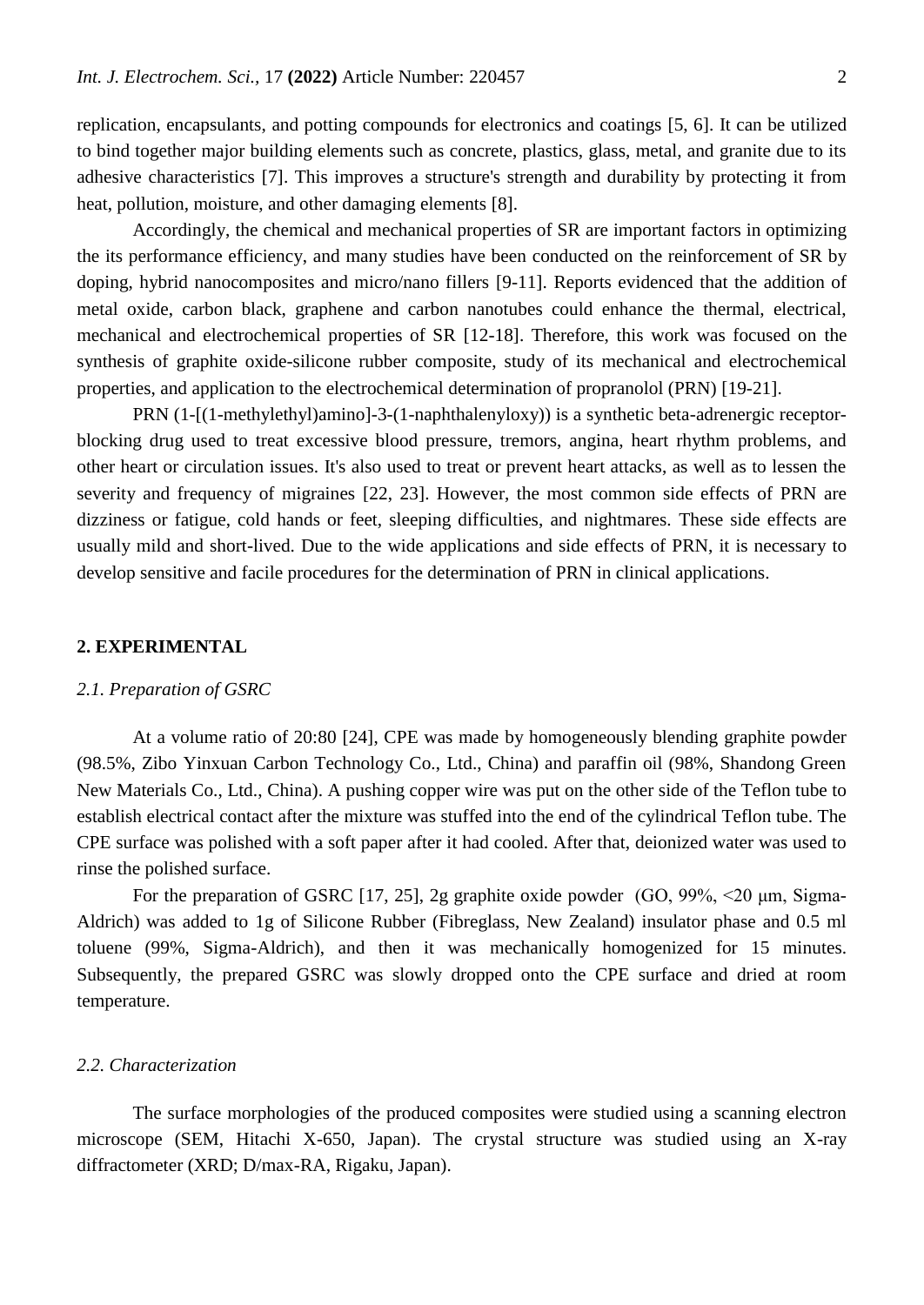The prepared SR and GSRC mixes were cured in a stainless steel mold 3 mm thick with air vents at 175°C under a pressure of 9 MPa for 12 minutes in order to obtain vulcanizates in order to evaluate the mechanical properties of SR and GSRC samples such as tensile strength (TS) and elongation at break (EB). Mechanical properties were investigated at room temperature using a universal testing machine (Hounsfield Series S, UK) with a crosshead speed of 10 mm/min. The assynthesized vulcanizates were aged in an air-blowing oven at 280 °C for 14 hours for thermal oxidative aging.

Amperometry and differential pulse voltammetry (DPV) experiments were performed using the potentiostat-galvanostat system (Autolab, PGSTAT®model 204 with module FRA32M, Utrecht, The Netherlands) in conventional electrochemical cell which consisted of a Pt plate as counter, Ag/AgCl as reference and bare and modified CPE as working electrode. 0.1 M phosphate buffer solution (PBS, Sigma-Aldrich) with pH 7.4 was used as an electrolyte for electrochemical studies.

#### **3. RESULTS AND DISCUSSION**

## *3.1. Studies of surface morphology and crystal structure*

Figure 1 displays SEM images of the GO/CPE and GSRC/CPE morphologies. The SEM picture GO/CPE shows that GO is made up of flakes with a distinctively flaky or platy shape and thin layers with a thickness of less than 100 nm. As seen in this SEM picture, the GSRC/CPE has a rough and porous surface, as well as a good dispersion of flake GO sheets in the SR matrix. There are no agglomerates in the SR, and the particles are perfectly disseminated, exhibiting homogenous nanofiller dispersion in the polymer matrix.



**Figure 1.** SEM images of morphologies of the (a) GO/CPE and (b) GSRC/CPE.

Figure 2 displays the XRD patterns of GO and GSRC samples. From Figure 2a, the XRD patterns of GO present the sharp diffraction peak at  $2\theta = 25.92^\circ$  which corresponds to the typical crystal structure of GO with a diffraction line of (002) carbon (JCPDS card No.41-1487) [\[26,](#page-9-2) [27\]](#page-9-3). The XRD patterns of the GSRC sample show an additional weak diffraction peak at 2θ=12.71° which is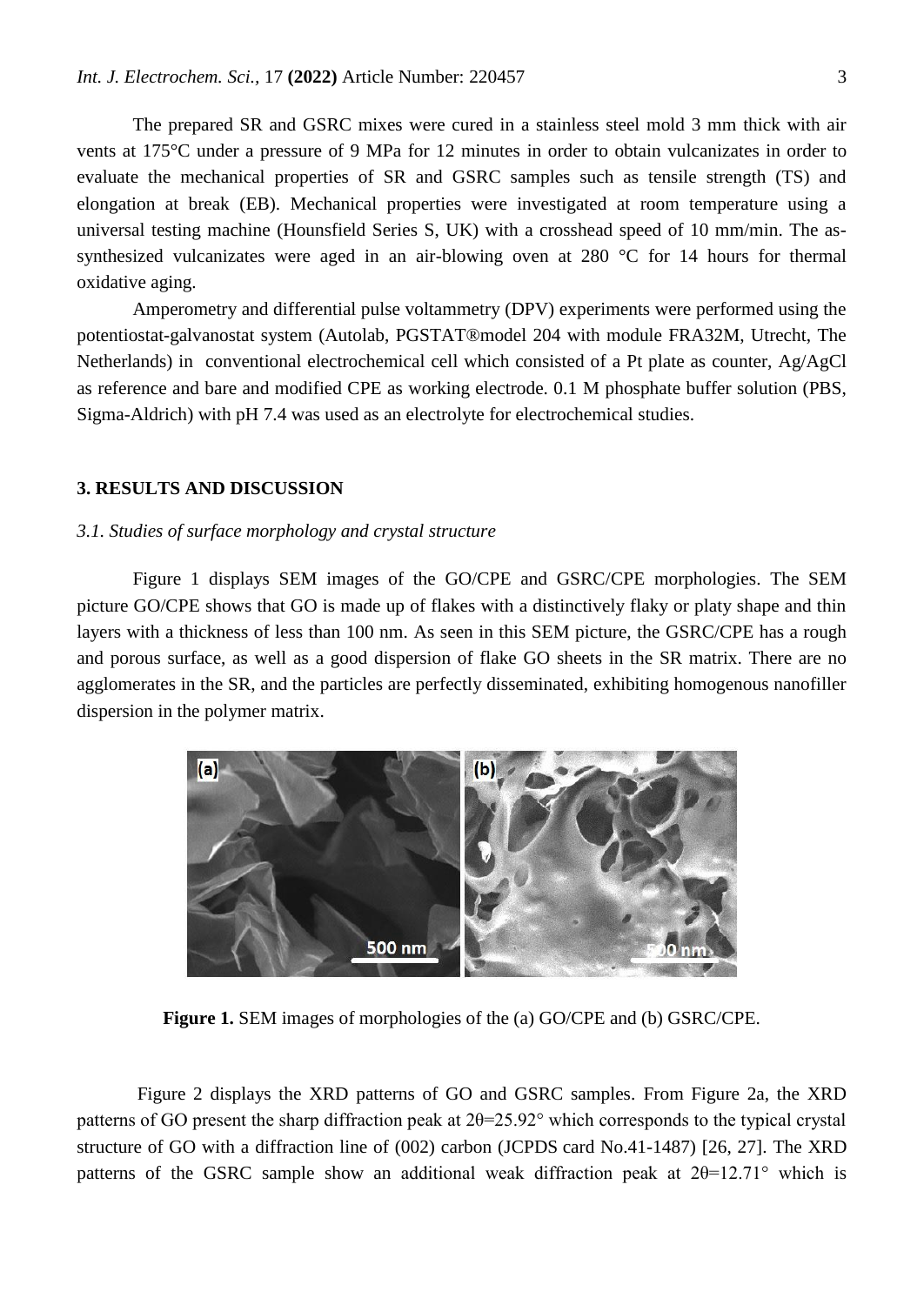attributed to the formation of the fluo-rophlogopite mica amorphous structure of SR (JCPDS card No. 16-0344) [\[28\]](#page-9-4). The XRD and SEM observations indicated the successful formation of the porous GSRC sample.



**Figure 2.** XRD patterns of (a) GO and (b) GSRC samples.

*3.2. Study of mechanical property*



**Figure 3.** (a) Tensile strength and (b) Elongation at break of SR and GSRC samples before and after thermal oxidative aging

As shown in Figure 3, the mechanical properties of SR and GSRC were investigated before and after thermal oxidative aging. Before thermal oxidative aging, the TS of SR and GSRC samples was 0.32 and 0.84 MPa, respectively (Figure 3a), demonstrating a considerable difference in the TS values of SR and GSRC samples, with the GSRC sample having the greatest value. The SR becomes hard and brittle during thermal oxidative aging. As a result, the TS and EB of the SR sample have been reduced to 0.04 MPa. GSRC's TS has also dropped to 0.45 MPa. Despite the fact that the TS value has decreased, the GSRC sample has a greater value.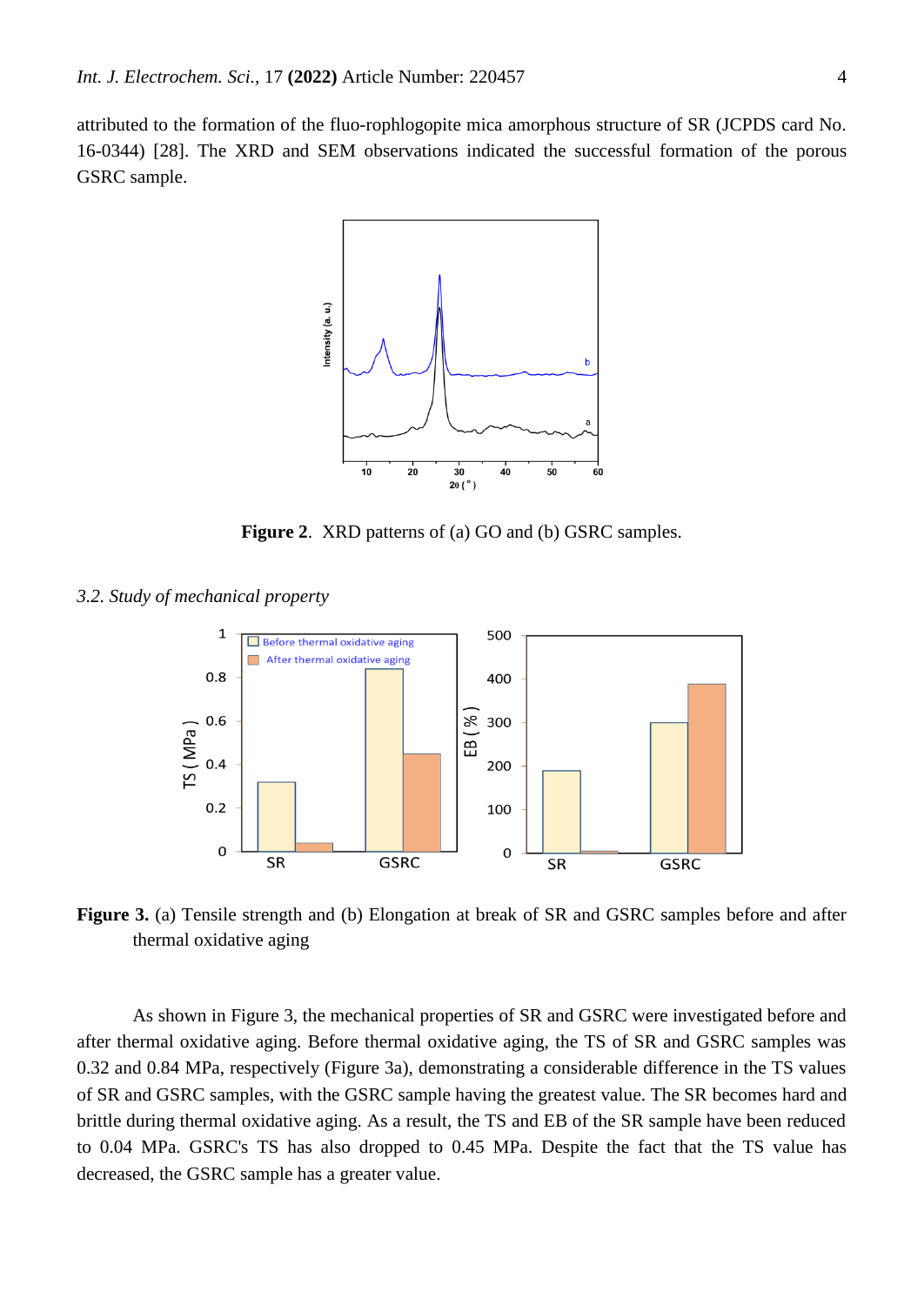The same measurements were conducted on samples for evaluation of the elongation at break. Before thermal oxidative aging, Figure 3b shows that the EB of SR and GSRC samples were 190% and 300%, respectively. After thermal oxidative aging, the EB of SR decreased to 5% and the GSRC increased to 389%. Results demonstrate that the TS and EB values of GSRC are enhanced which is associated with the reinforcement of the well-dispersed flake GO sheets in the SR matrix. Exfoliated GO with a large effective surface area can improve the dispersion and formation of 3D interconnected networks with polymer chains [\[29-31\]](#page-9-5). Therefore, GO can promote the mechanical properties of GSRC before and after thermal oxidative aging.

#### *3.3. Study of electrochemical property*

Figure 4 shows the findings of DPV investigations of CPE, GO/CPE, and GSRC/CPE in 0.1 M PBS with pH 7.4 containing 1 M PRN at a potential range of -0.5 V to 1.0 V with a scan rate of 15 mV/s in 0.1 M PBS with pH 7.4 containing 1 M PRN at a potential range of -0.5 V to 1.0 V with a scan rate of 15 mV/s. The oxidation peak of CPE, GO/CPE, and GSRC/CPE can be seen in the DPV curves at 0.64 V, 0.61 V, and 0.55 V, respectively. It implies that the hydroxyl group is involved in the PRN oxidation process [\[32\]](#page-9-6).



**Figure 4.** Results DPV studies of (a) CPE, (b) GO/CPE and (c) GSRC/CPE in 0.1 M PBS with pH 7.4 containing 1  $\mu$ M PRN at potential range from -0.5 V to 1.0 V with a scan rate of 15 mV/s.

As seen, the electrochemical response of GO/CPE is higher than that of CPE which can be related to the  $sp<sup>2</sup>$  hybridized carbon of GO which exhibits good adsorption, conductivity and high sensitivity [\[33,](#page-9-7) [34\]](#page-9-8). The presence of C–OH, –COOH, and epoxide functional groups on graphite oxide allows polar molecules and polymers to be easily absorbed [\[35\]](#page-9-9). GSRC/CPE has the most sensitive response and the lowest potential. It's most likely due to the roughness and porosity of GSRC, as well as the existence of functional groups in SR polysiloxanes (Si–OH, Si–Cl, Si–OR, etc.) that could interact with the PRN [\[16,](#page-8-14) [36\]](#page-9-10). Because of the flexibility of the backbone –Si–O– in poly (dimethylsiloxane), the SR serves as a more stable nonporous membrane with higher permeability than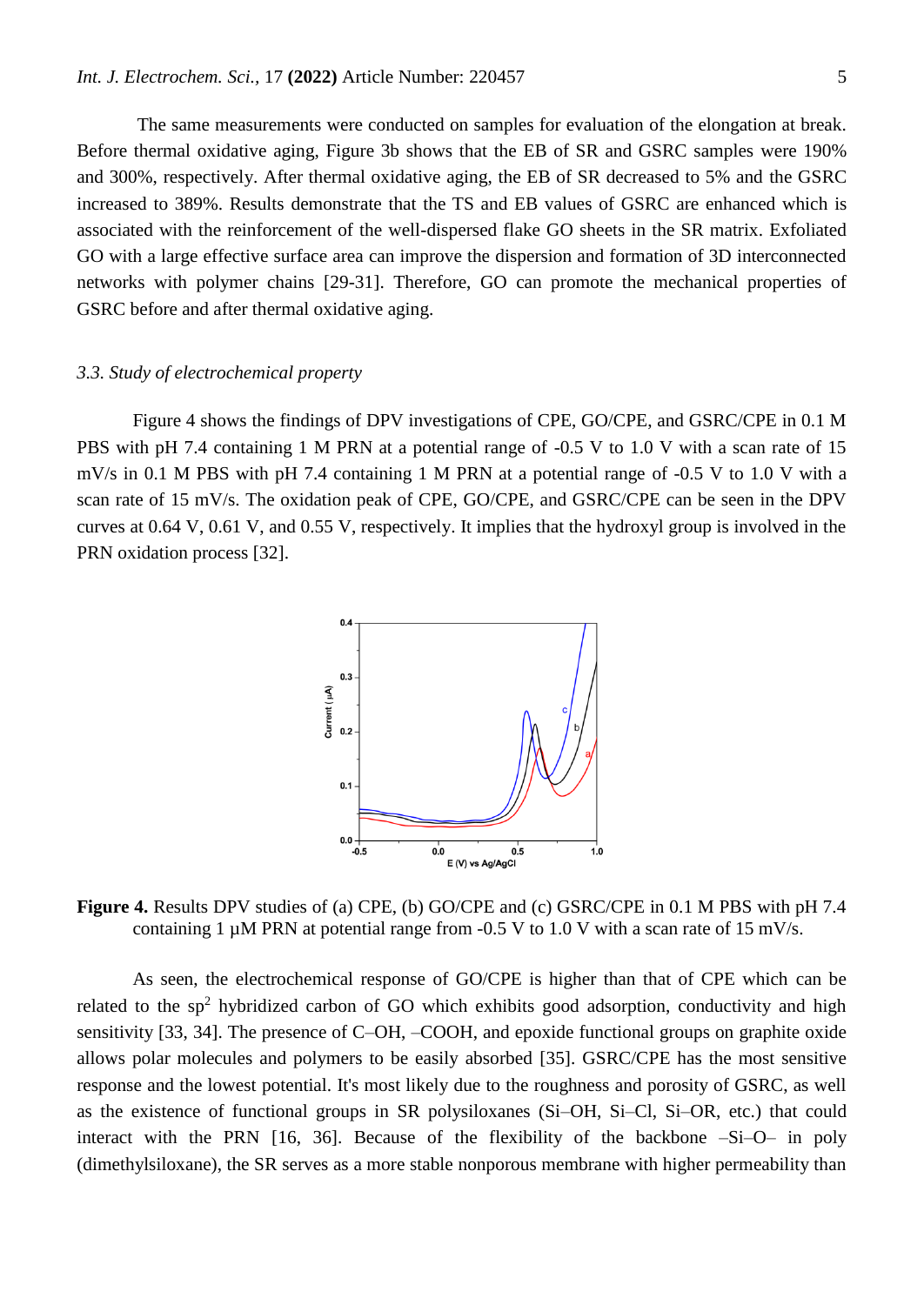almost all other materials [\[37\]](#page-9-11), and covalent binding of ion-recognition sites to the conducting polymer backbone provides integration of ion-recognition sites and an ion-to-electron transducer [\[38\]](#page-9-12)**.** The backbones of silicone SR also contain Si–O–Si units with polarity because of the differences in electronegativity between silicon and oxygen [\[35\]](#page-9-9). Therefore, the conductivity and polarity of graphite and SR can enhance the electrochemical signal and shift the oxidation potential towards the negative direction [\[39-41\]](#page-9-13).

At potentials ranging from -0.5V to 1.0V and a scan rate of 15mV/s, the stability of the electrochemical response of GSRC/CPE was investigated. Figure 5 shows the GSRC/first CPE's and 60th DPV responses, revealing that the electrochemical reaction has dropped by less than 3.7% after 60 scans. The remarkable stability of the GSRC/CPE electrochemical reaction is attributed to the strong stability of Si–O–Si in the SR backbone [\[42\]](#page-9-14).



**Figure 5.** (a) The initial and (b)  $60<sup>th</sup>$  Electrochemical DPV response of GSRC/CPE in 0.1 M PBS with pH 7.4 containing 1  $\mu$ M PRN at potential range from -0.5 V to 1.0 V with a scan rate of 15 mV/s.

Figure 6a displays the amperometric response of GSRC/CPE to consecutive injections of 20 µM PRN at a potential of 0.55 V under stirring at a speed of 1000 rpm in 0.1 M PBS with pH 7.4. It is found that the GSRC/CPE illustrates a relatively rapid response to any addition of PRN solution, and the amperometric response curve of GSRC/CPE depicts a linear increase for increasing PRN concentration of 20  $\mu$ M per step with successive addition of PRN from 1 to 340  $\mu$ M in 0.1 M PBS. The calibration plot in Figure 6b yields a detection limit of 15 nM (S/N=3) and a sensitivity of 0.2003 µA/µM. Table 1 compares the results obtained here with some of the recently reported PRN sensors. It shows the comparable or better performance of GSRC/CPE as a PRN sensor, which is ascribed to the synergistic catalytic effect of GO and SR in composite.

Various possible interfering substances which are most commonly found compounds in a wide range of real pharmaceutical samples were investigated for their effects on the electrochemical determination of PRN using amperometric measurements of GSRC/CPE to consecutive injections of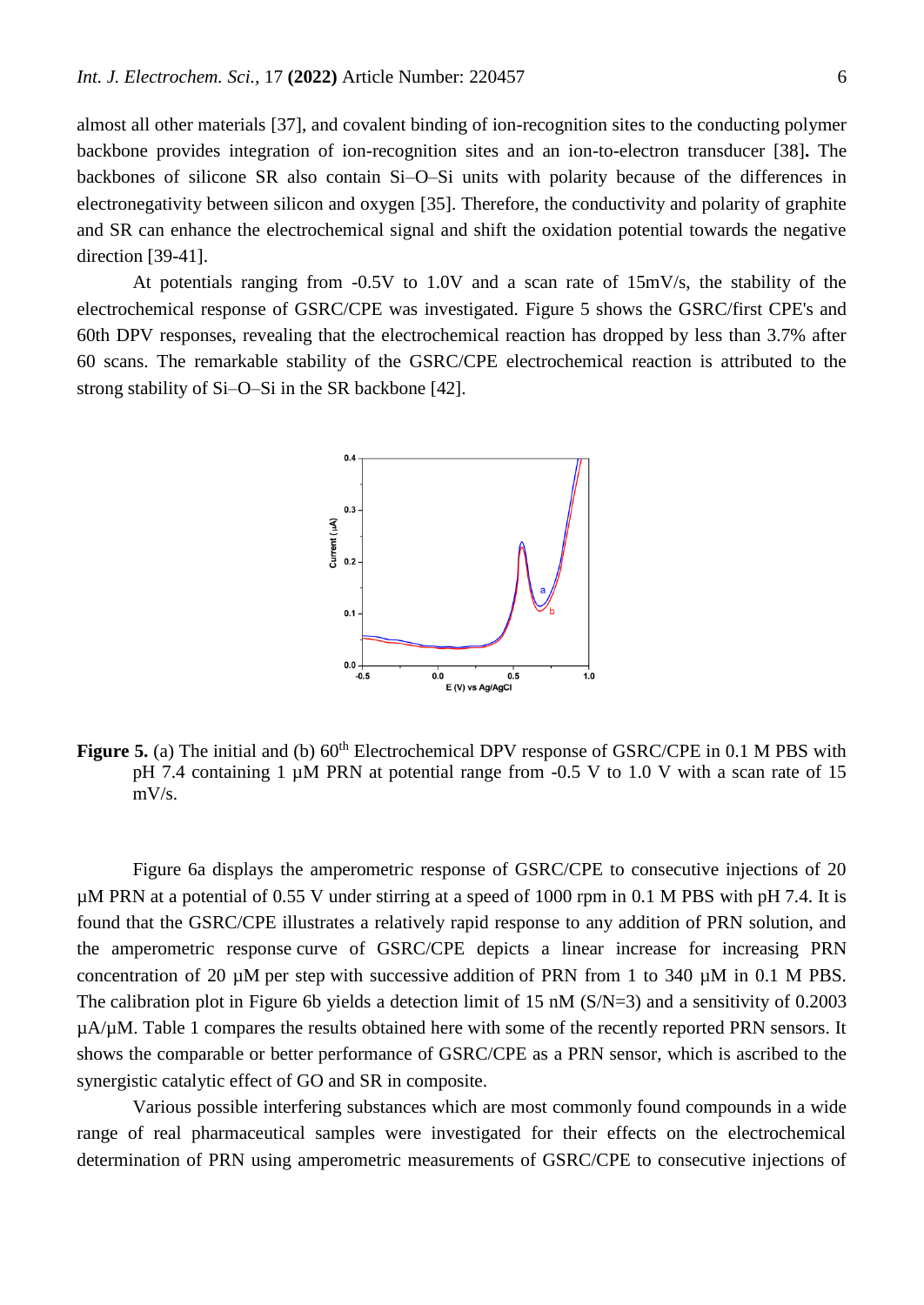10 µM PRN and 50 µM of interfering substances at a potential of 0.55 V under stirring at a speed of 1000 rpm in 0.1 M PBS with pH 7.4. Results are summarized in Table 2 and shows that there is a significant response for PRN, and negligible interference is observed for all pharmaceutical compounds. Therefore, the present sensor could be used for the rapid and selective detection of PRN.



**Figure 6.** (a) Amperometric response of GSRC/CPE to consecutive injections of 20 µM PRN at potential of 0.55 V under stirring at speed of 1000 rpm in 0.1 M PBS with pH 7.4, and (b) the obtained calibration plot.

**Table 1.** Comparison the results obtained here with some of the recently reported PRN sensors.

| <b>Electrodes</b>                           | <b>Technique</b> | <b>Detection</b> | Linear range   | Ref.       |
|---------------------------------------------|------------------|------------------|----------------|------------|
|                                             |                  | limit (nM)       | $(\mu M)$      |            |
| <b>GSRC/CPE</b>                             | AMP              | 15               | $1 - 340$      | This study |
| Ag NPs/ionic liquid/functionalized          | <b>DPV</b>       | 17               | $0.1 - 2.9$    | $[43]$     |
| graphene/GCE                                |                  |                  |                |            |
| CuO NPs/CPE                                 | <b>DPV</b>       | 2900             | $10 - 104$     | [44]       |
| Graphene/(poly-1,5-diaminonaphthalene)/EPPG | <b>SWV</b>       | 20               | $0.1 - 750$    | $[45]$     |
| Magnetic core-shell manganese ferrite NPs   | <b>DPV</b>       | 80               | $0.4 - 200$    | [46]       |
| molecularly imprinted polymer NPs/CPE       | EIS              | 80               | $0.1 - 10$     | $[47]$     |
| Pt NPs/MWCNTs                               | <b>DPV</b>       | 84.5             | $0.67 - 38$    | [48]       |
| HgS/graphene/GCE                            | <b>DPV</b>       | 50               | $0.5 - 50$     | [49]       |
| MWCNTs/GCE                                  | <b>DPV</b>       | 1370             | 4.22-135       | [50]       |
| 8-hydroxy-8-propoxy-calix [8] arene /MWCNT  | <b>DPV</b>       | 135              | $0.338 - 54.1$ | [51]       |
| 3D Au NPs/Au                                | <b>DPV</b>       | 67500            | $0.1 - 20$     | $[52]$     |

GCE: Glassy carbon electrode; EPPG: Edge plane pyrolytic graphite; SWV: Squarewave voltammetry; EIS: Electrochemical impedance spectroscopy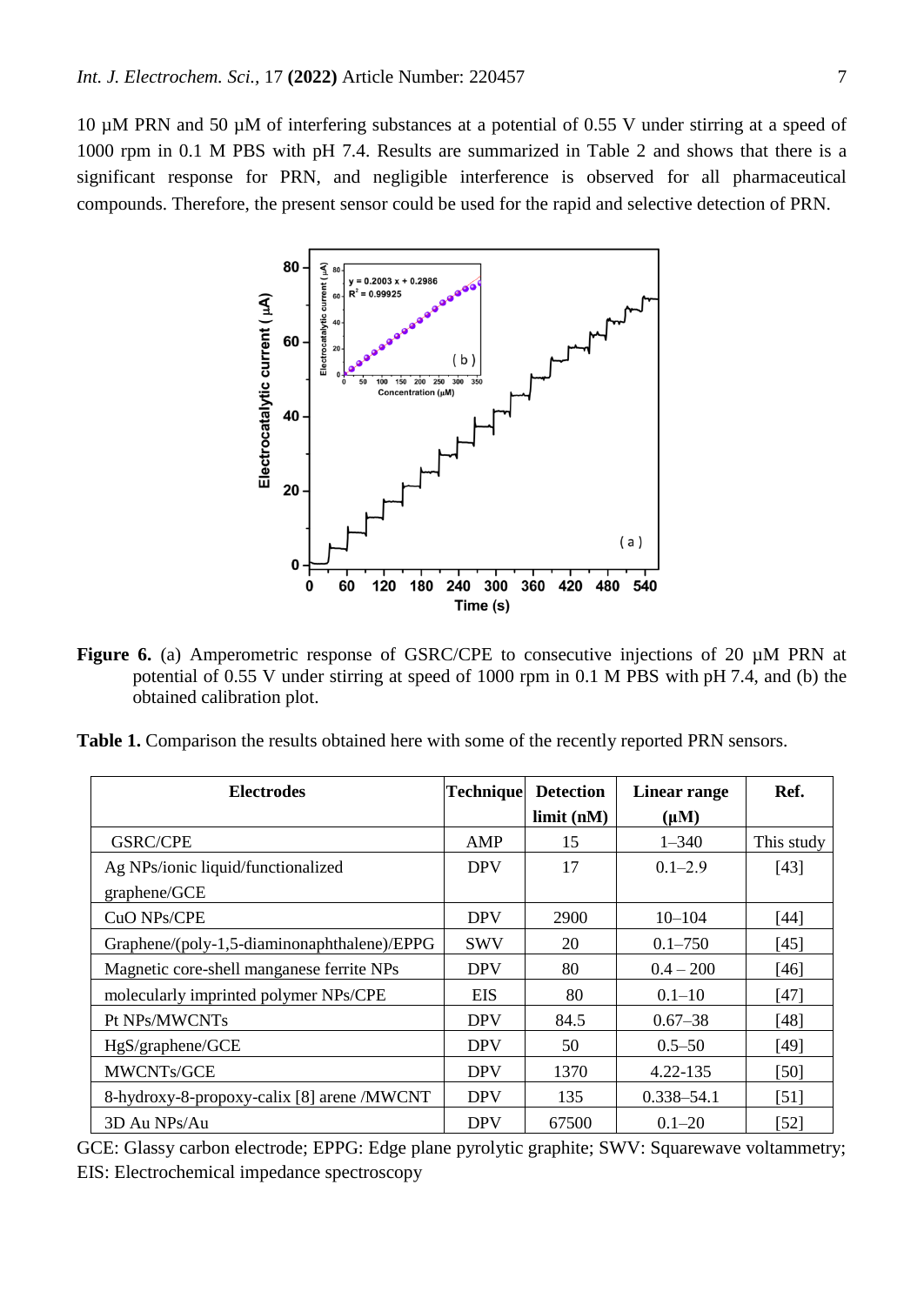**Table 2.** Results of study the interfering effect of most commonly pharmaceutical compounds on the amperometric determination of PRN using GSRC/CPE at potential of 0.55 V under stirring at speed of 1000 rpm in 0.1 M PBS with pH 7.4.

| <b>Substance</b>       | Added (µM) | Current $(\mu A)$ at 0.55 V | RSD(%)      |
|------------------------|------------|-----------------------------|-------------|
| <b>PRN</b>             | 10         | 2.029                       | $\pm 0.077$ |
| Ascorbic Acid          | 50         | 0.128                       | $\pm 0.018$ |
| Leucine                | 50         | 0.220                       | $\pm 0.011$ |
| Uric acid              | 50         | 0.211                       | $\pm 0.018$ |
| Sorbitol               | 50         | 0.222                       | ±0.012      |
| Benzoic acid           | 50         | 0.704                       | ±0.029      |
| Citric acid            | 50         | 0.205                       | $\pm 0.010$ |
| <b>Starch</b>          | 50         | 0.198                       | ±0.011      |
| Glucose                | 50         | 0.110                       | $\pm 0.015$ |
| Maltodextrin           | 50         | 0.251                       | $\pm 0.008$ |
| Fructofuranose         | 50         | 0.144                       | $\pm 0.009$ |
| Dextrose               | 50         | 0.304                       | $\pm 0.012$ |
| Glycine                | 50         | 0.451                       | ±0.038      |
| Dopamine               | 50         | 0.305                       | ±0.012      |
| Manitol                | 50         | 0.364                       | ±0.037      |
| Lactose                | 50         | 0.072                       | $\pm 0.007$ |
| Folic acid             | 50         | 0.110                       | $\pm 0.010$ |
| Carboxymethylcellulose | 50         | 0.105                       | $\pm 0.012$ |
| Urea                   | 50         | 0.102                       | $\pm 0.013$ |
| $Ca^{2+}$              | 50         | 0.108                       | ±0.015      |
| $Cu^{2+}$              | 50         | 0.208                       | $\pm 0.009$ |
| $SiO4-4$               | 50         | 0.229                       | $\pm 0.010$ |
| $\mathrm{Na}^+$        | 50         | 0.094                       | $\pm 0.008$ |
| $SO_4^2$               | 50         | 0.207                       | ±0.011      |
| $Mg^{2+}$              | 50         | 0.155                       | ±0.013      |

# **4. CONCLUSION**

The synthesis of GSRC, the assessment of mechanical and electrochemical properties, and the application of GSRC modified CPE to the electrochemical measurement of PRN have all been demonstrated in this study. The results of SEM and XRD showed that the porous GSRC sample was successfully formed. According to the results of mechanical characterization, the addition of GO can improve the mechanical properties of GSRC before and after thermal oxidative aging. The electrochemical properties of GSRC/CPE showed that it can be used as a sensitive, stable, and selective electrochemical PRN sensor, and a comparison of the results obtained sensing properties with some of the recently reported PRN sensors revealed that GSRC/CPE has comparable or better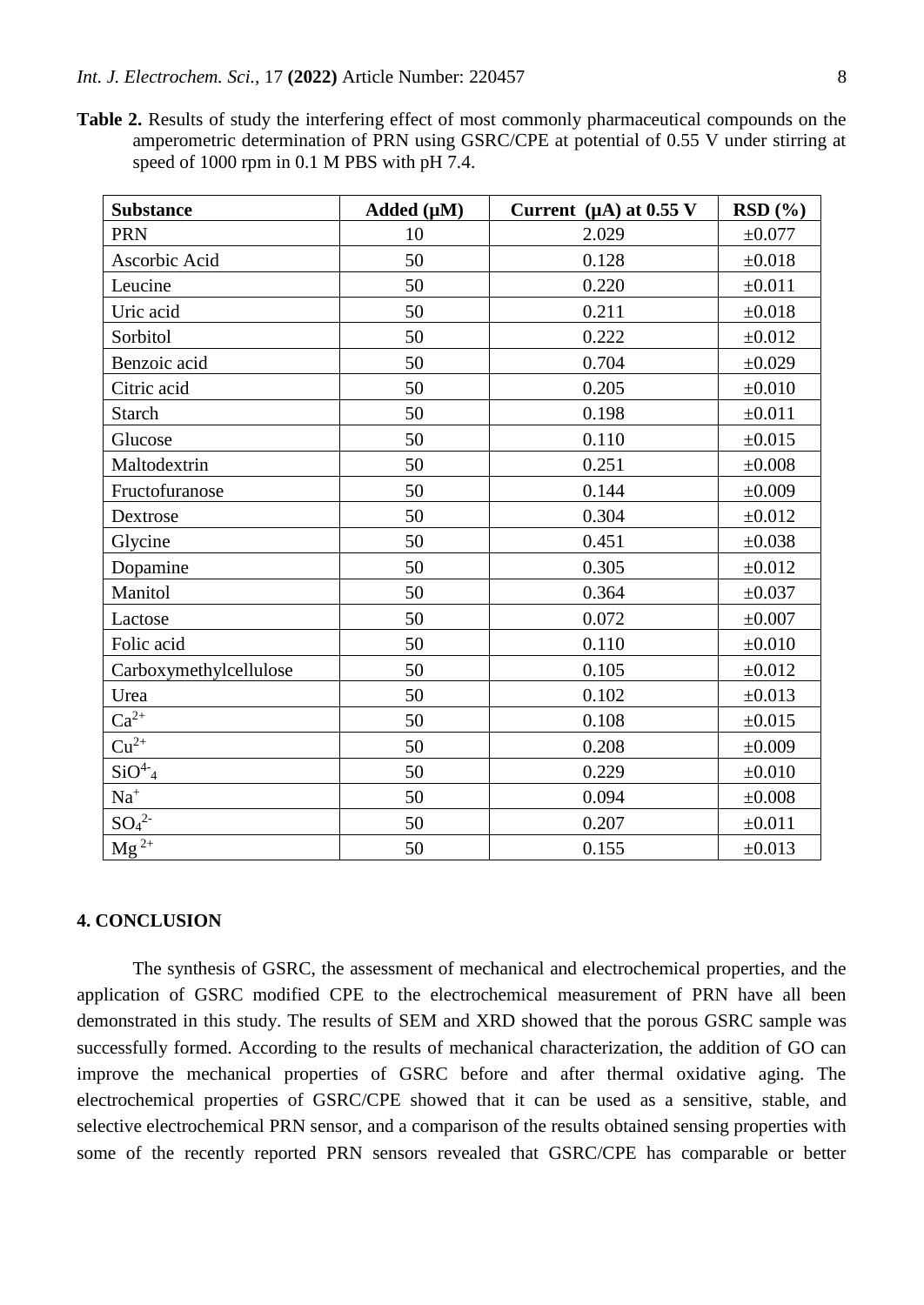performance as a PRN sensor, which was attributed to the synergistic catalytic effect of GO and SR in the composite.

# ACKNOWLEDGMENTS

This research was funded by the National Natural Science Foundation of China (No. 51576102) and Natural Science Foundation of Shandong Province (No. ZR2019MEM050).

#### **References**

- <span id="page-8-0"></span>1. W. Du, Z. Zhang, W. Fan, W. Gao, H. Su and Z. Li, *Materials & Design*, 158 (2018) 28.
- <span id="page-8-1"></span>2. H. Maleh, M. Alizadeh, F. Karimi, M. Baghayeri, L. Fu, J. Rouhi, C. Karaman, O. Karaman and R. Boukherroub, *Chemosphere*, (2021) 132928.
- <span id="page-8-2"></span>3. Q. Hu, X. Bai, C. Zhang, X. Zeng, Z. Huang, J. Li, J. Li and Y. Zhang, *Composites Part A: Applied Science and Manufacturing*, 152 (2022) 106681.
- <span id="page-8-3"></span>4. X. Zhang, Y. Tang, F. Zhang and C.S. Lee, *Advanced energy materials*, 6 (2016) 1502588.
- <span id="page-8-4"></span>5. Q. Wei, D. Yang, L. Yu, Y. Ni and L. Zhang, *Composites Science and Technology*, 199 (2020) 108344.
- <span id="page-8-5"></span>6. M. Khosravi, *Journal of Eating Disorders*, 8 (2020) 1.
- <span id="page-8-6"></span>7. C. Zhao, M. Xi, J. Huo, C. He and L. Fu, *Materials Today Physics*, 22 (2022) 100609.
- <span id="page-8-7"></span>8. J. Zhang, Y. Zhao, Y. Liu, C. Zhu, B. Wang, L. Zhang, G. Li, H. Wu, C. Liu and Y. Li, *Journal of Alloys and Compounds*, 902 (2022) 163723.
- <span id="page-8-8"></span>9. K.E. Polmanteer, *Rubber chemistry and technology*, 61 (1988) 470.
- 10. G. Momen and M. Farzaneh, *Reviews on Advanced Materials Science* 27 (2011) 1.
- 11. A. Bahrami, A. Nateghian, S. Salehi, G. Bahoush, S. Talebi, S. Ghasemi, S. Razi and N. Rezaei, *Acta Medica Iranica*, 58 (2020) 38.
- <span id="page-8-9"></span>12. Y. Hosono, Y. Yamashita and K. Itsumi, *IEEE transactions on ultrasonics, ferroelectrics, and frequency control*, 54 (2007) 1589.
- 13. Y. Song, J. Yu, L. Yu, F.E. Alam, W. Dai, C. Li and N. Jiang, *Materials & Design*, 88 (2015) 950.
- 14. H. Hu, L. Zhao, J. Liu, Y. Liu, J. Cheng, J. Luo, Y. Liang, Y. Tao, X. Wang and J. Zhao, *Polymer*, 53 (2012) 3378.
- 15. L. Wang, F. Ma, Q. Shi, H. Liu and X. Wang, *Sensors and Actuators A: Physical*, 165 (2011) 207.
- <span id="page-8-14"></span>16. R.A. Sousa, S.X. Dos‐Santos, E.T. Cavalheiro and C.M. Brett, *Electroanalysis*, 25 (2013) 706.
- <span id="page-8-13"></span>17. A.L. Silva, M.M. Corrêa, G.C. de Oliveira, P.P. Florez-Rodriguez, C.A. Rodrigues Costa, F.S. Semaan and E.A. Ponzio, *Journal of Alloys and Compounds*, 691 (2017) 220.
- 18. Y. Orooji, B. Tanhaei, A. Ayati, S.H. Tabrizi, M. Alizadeh, F.F. Bamoharram, F. Karimi, S. Salmanpour, J. Rouhi and S. Afshar, *Chemosphere*, 281 (2021) 130795.
- <span id="page-8-10"></span>19. H. Karimi-Maleh, Y. Orooji, F. Karimi, M. Alizadeh, M. Baghayeri, J. Rouhi, S. Tajik, H. Beitollahi, S. Agarwal and V.K. Gupta, *Biosensors and Bioelectronics*, 184 (2021) 113252.
- 20. M. Khosravi, *Open Access Macedonian Journal of Medical Sciences*, 8 (2020) 553.
- 21. L. Jiang, Y. Wang, X. Wang, F. Ning, S. Wen, Y. Zhou, S. Chen, A. Betts, S. Jerrams and F.-L. Zhou, *Composites Part A: Applied Science and Manufacturing*, 147 (2021) 106461.
- <span id="page-8-11"></span>22. S. Salehi, M. Kamali and M. Radgoodarzi, *Progress in Pediatric Cardiology*, 62 (2021) 101378.
- <span id="page-8-12"></span>23. H. Liu, X. Li, Z. Ma, M. Sun, M. Li, Z. Zhang, L. Zhang, Z. Tang, Y. Yao and B. Huang, *Nano Letters*, 21 (2021) 10284.